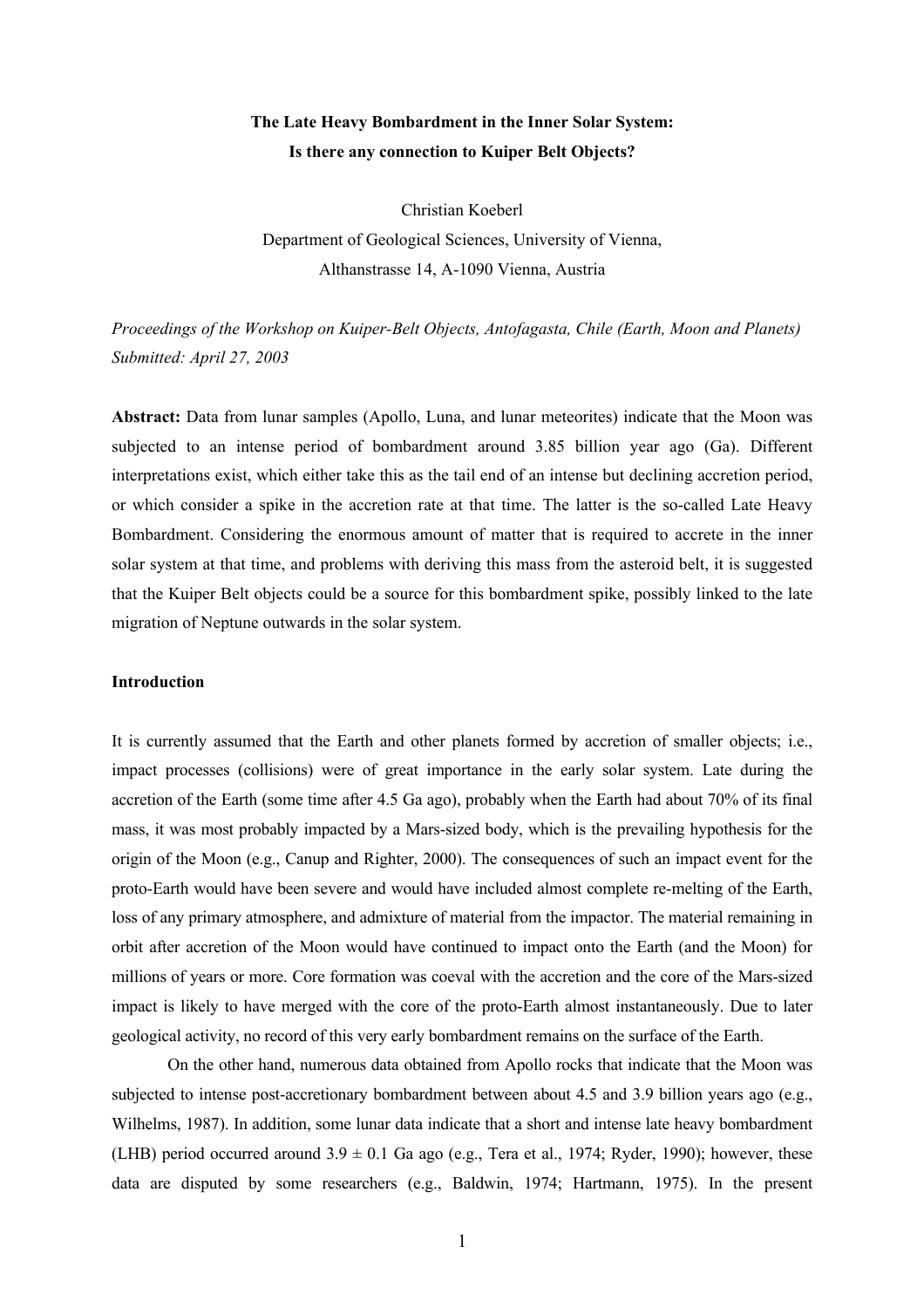contribution I am briefly reviewing the evidence for a LHB in the inner solar system (following Ryder et al., 2000) and discuss possible sources of the impacting objects, speculating that there could be a connection to Kuiper-Belt objects.

## **Evidence for the Late Heavy Bombardment**

The accretion of the Earth appears to have been completed about 50 to 100 Ma after the initial formation of the solar nebula, defining the beginning of the so-called Hadean Eon. Whereas there is almost no evidence of terrestrial witnesses to the Hadean Eon, the pre-Nectarian and Nectarian periods cover this time interval on the Moon. Soon after the formation of the Moon, the highlands crust formed. The morphology of the highlands of the Moon reflects almost exclusively a history of numerous impacts that occurred prior to the extrusion of the volcanic flows that form the visible mare plains (e.g., Wilhelms, 1987). Geochronological studies of brecciated highlands samples showed that impact-related thermal events concentrated at ~3.8 to 3.9 Ga. These ages have been taken to represent either the tail end of a heavy but declining bombardment (e.g., Hartmann 1975, Hartmann et al., 2000; Baldwin, 1974, Wilhelms, 1987) or a sharp and cataclysmic increase in bombardment for that short period (e.g., Ryder 1990; Kring and Cohen, 2002). These different interpretations are also illustrated in Fig. 1.

The stratigraphy of the highlands has been divided on the basis of basin formation and ejecta into pre-Nectarian System, Nectarian System, and Lower Imbrian Series. These are separated by the bottom of the Nectaris basin deposits, the bottom of the Imbrium basin deposits, and the top of the debris blanket of the Orientale basin, respectively (e.g., Wilhelms 1987). Several basins were produced during the Nectarian, including Serenitatis and Crisium, from whose ejecta we have samples (Apollo 17 and Luna 20). The Schrödinger basin is Lower Imbrian, as are several large craters including some almost 200 km in diameter. The oldest mare deposits are in the Upper Imbrian Series, whose uppermost boundary is defined in terms of crater degradation in the absence of any globally useful stratigraphicdatum horizons comparable to basin ejecta. The dating of these boundaries as well as of other basins within the stratigraphic units is what defines the chronology of lunar bombardment and the flux over the main period of interest here.

The best way to date an impact is from a clast-free or clast-poor impact melt, and Ryder (1990) discussed that there is a lack of impact melts in the sample collections that are older than  $\sim$ 3.92 to 3.95 Ga; this is unlikely to be the result of resetting of all older ages, given the difficulties of such resetting. Thus that lack can be taken as evidence that there was little impacting prior to that time. Here is not the place to review the arguments for the ages of the large impact basins (Mare) on the Moon; the reader is referred to Ryder et al. (2000) for details. It just needs to be noted that all large impact basins have formation ages of about 3.8 to 4 Ga (the magma that filled in these impact basins to form the Mare is of course younger, to about 3 Ga). For example, the most likely ages are: for the Imbrium Basin,  $3.85 \pm$ 0.02 Ga; Nectaris,  $\sim$ 3.90 Ga; Serenitatis, 3.893  $\pm$  0.009 Ga; and Crisium also  $\sim$ 3.89 Ga, with several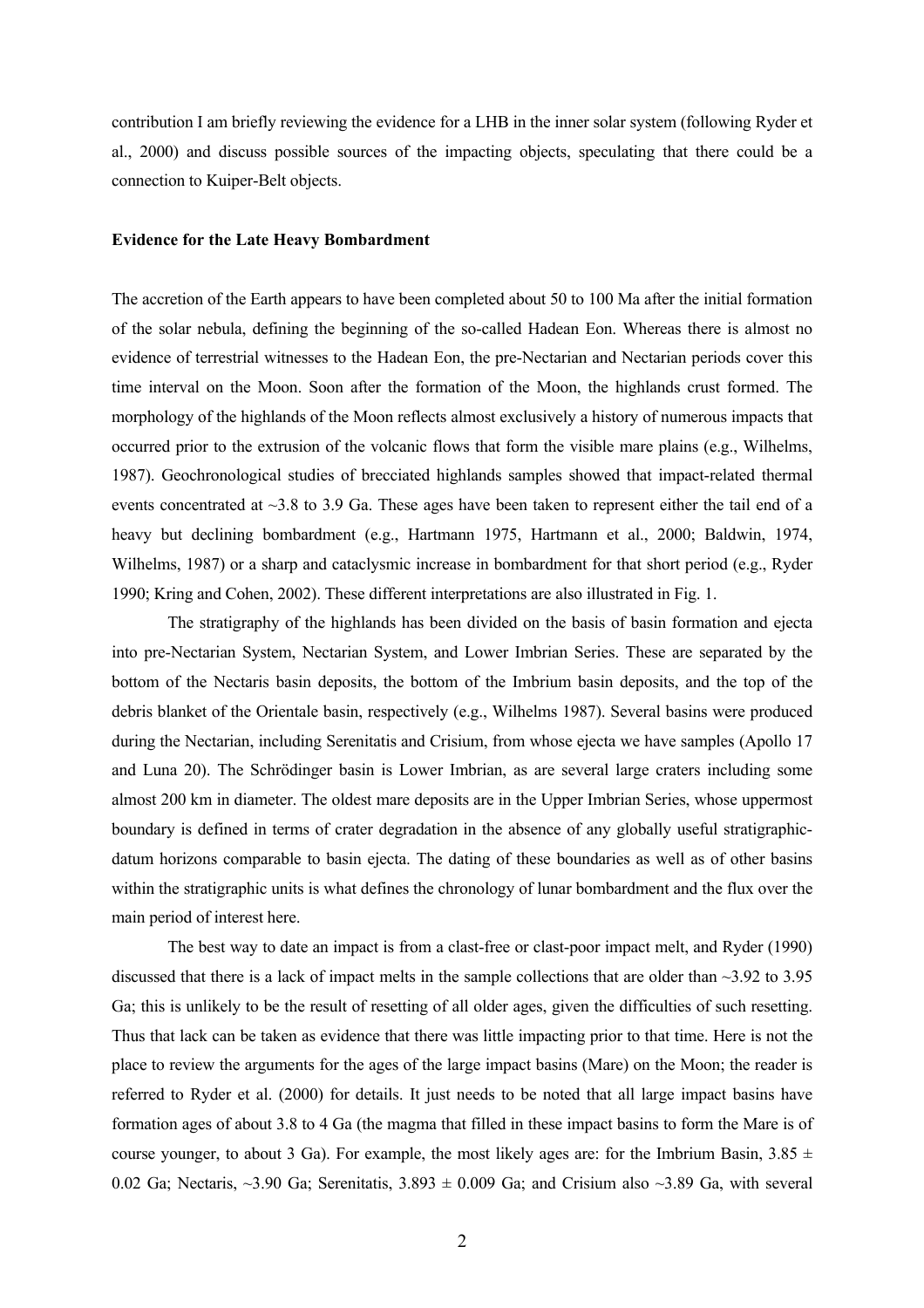other basins, e.g., Herzsprung and Humorum, forming after Nectaris; thus, there was considerable bombardment of the Moon in the 60 million years between 3.90 Ga and  $\sim$  3.84 Ga. This conclusion was supported by recent work of Cohen et al. (2000) and Kring and Cohen (2002), who showed that ages of impact melts from the lunar meteorites, which constitute random collections of lunar surface material, also cluster in the same age bracket. This period of bombardment terminated at 3.85 Ga with the near simultaneous creation of the Imbrium, Schrödinger, and Orientale basins. Though the last two might have been as late as 3.80 Ga, this seems unlikely given their crater populations being almost as high as those on the Imbrium ejecta.

The data summarized by Ryder et al. (2000) indicate a massive decline in the flux of bombardment on the Moon over a short period of time. The cratering on top of the Nectaris ejecta (3.90 Ga) is a factor of 4 higher than that on Imbrium ejecta, which is in turn a factor of 2 to 4 times that on the oldest mare plains ( $\leq 3.80$  Ga). Thus, during the period 3.90 to about 3.85 Ga the flux was about 1000 times greater than it is now, and a few hundred times heavier in the subsequent 50 million years. It is possible that the decline took place over only the first 10 of that 50 million years, such that by 3.84 or 3.83 Ga the flux was almost as low as that of the present day.

An argument can also be made regarding the masses of basin-forming projectiles on the Moon. Ryder (2001, 2002) gives a detailed discussion of this topic, which I will try to summarize here. The masses of the Imbrium and Orientale projectiles, for instance, have been estimated at between  $8x10^{20}$  to  $2x10^{21}$  g and  $4x10^{20}$  to  $1.5x10^{21}$  g, respectively. Thus, the mass of the about 15 Nectarian and Early Imbrian basin-forming projectiles would be on the order of  $10^{21}$  to  $10^{22}$  g; considering that the ages of these basins are within about 80 million years (see Fig. 1) leads to a lower limit of the accretion rate on the Moon about  $1.2x10^{13}$  g/year. This is about one to two orders of magnitude above the smooth decline curve of the lunar accretion, and three orders of magnitude above a back-extrapolated current accretion rate. If we assume a much longer age spread for these basins (Nectaris age at 4.12 Ga), the average mass accretion rate of at least  $3x10^{12}$  g/year for 300 Ma is still about an order of magnitude larger than the back-extrapolated curve (solid line in Fig. 1). If one would assume that the mass accretion in the first case is the tail-end of the early lunar accretion and not a spike, then one arrives at the dotted curve in Fig. 1, which is unreasonable because it would lead accreting the Moon not at about 4.5 Ga but at about 4.1 Ga, clearly at odds with all we know about the Moon. Thus, I follow Ryder (1990, 2001, 2002), Ryder et al. (2000), and Kring and Cohen (2002) in accepting the evidence for a cataclysmic LHB in the inner solar system.

# **State of the Earth before 3.8 Ga**

Early in its history, the Earth must have been subjected to a significantly larger number of impact events than the Moon, as it has a larger diameter and a much larger gravitational cross section than the Moon. Thus, if a LHB occurred on the Moon, the Earth must have been subjected to an impact flux at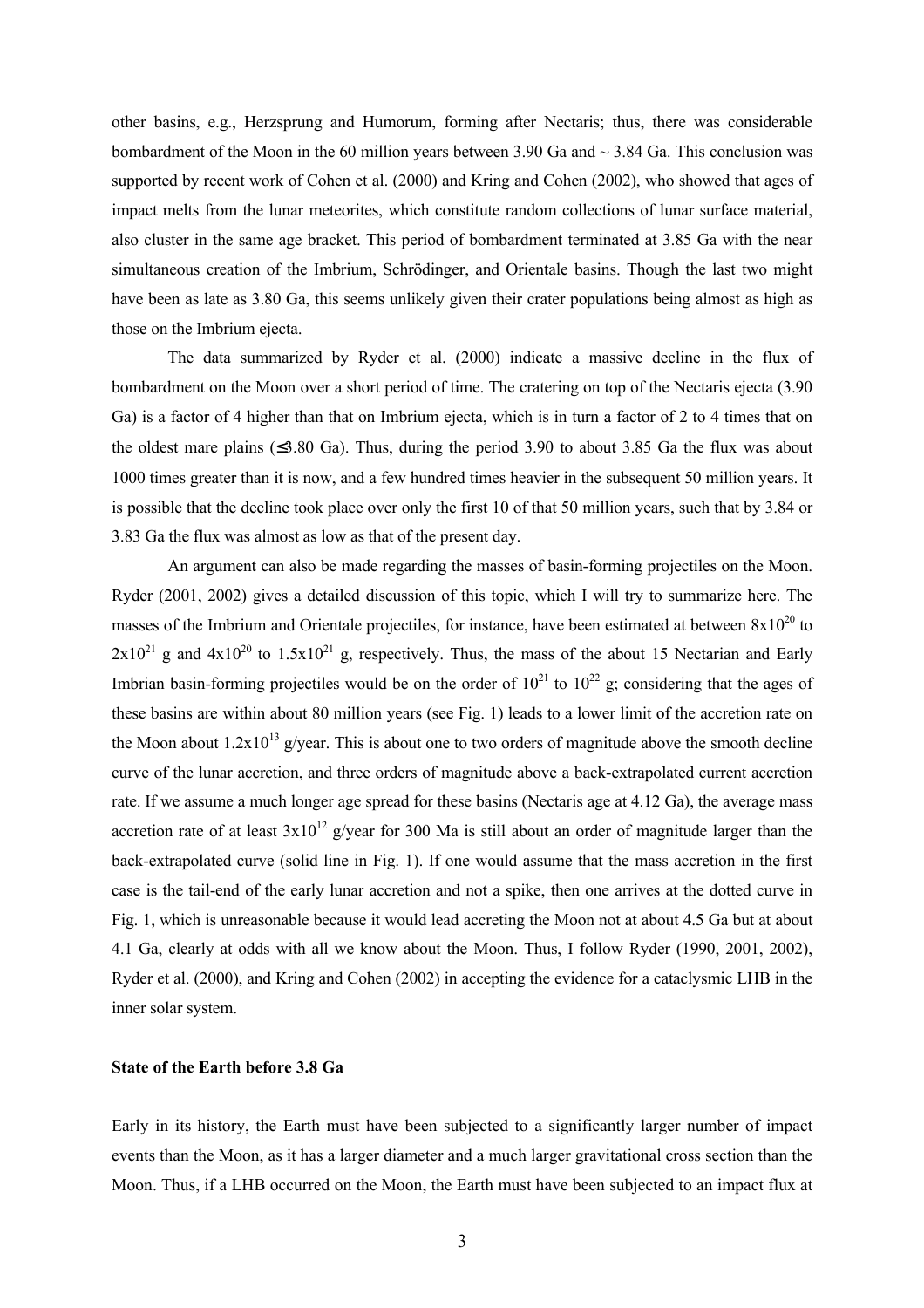least as intense. The consequences for the Earth must have been devastating. There is some evidence that the Earth's upper mantle had already undergone some differentiation at the time of formation of the oldest rocks preserved on the Earth's surface (e.g., Harper and Jacobsen, 1992; McCulloch and Bennett, 1993; Bowring and Housh, 1995; Boyet et al., 2003; but see also Papanastassiou et al., 2003); it was suggested that the absence of any rocks older than about 3.9 Ga is the result of LHB, during which impact-induced mixing recycled early crustal fragments back into the upper mantle (Koeberl et al., 2000).

Very few rocks on Earth with ages approaching 3.9 Ga have been found; some rare older detrital zircon grains up to almost 4.3 Ga are known. It is likely that the Moon-forming impact led to a large-scale melting of the Earth and the existence of an early magma ocean. Mantle temperatures in the Hadean were probably much higher than today as a result of a higher heat flow (about half of all heat produced by  $^{235}$ U decay to  $^{207}$ Pb was released during the Hadean, adding several hundred degrees to the internal temperature of the Earth) and thermal energy released during the impact of late accretionary bodies (e.g., Davies, 1985). The nature and amount of the earliest crust on Earth has been debated, but comparison with other planets suggests that the earliest crust on Earth was basaltic (e.g., Taylor, 1989, Arndt and Chauvel, 1991). Morphological, mineralogical, and geochemical characteristics of the 4.2-4.3 Ga zircons indicate a composite granitoid source of continental provenance for these zircons. Thus, there is evidence for at least minor amounts of felsic igneous rocks in the Hadean, which may have formed in small amounts from remelting of basaltic crust that sank back into the mantle (e.g., Taylor, 1989). Thus, the Hadean Earth was most probably characterized by a thick basaltic crust, covered by an ocean, with little dry land and minor amounts of felsic rocks (granitoids). Any sedimentological record, which would host information specific to surface environments such as the rate and violence of meteorite impact and the presence of life, has been lost from Hadean times.

Samples of some of the oldest rocks on Earth, from Isua, Greenland, were analyzed by Koeberl et al. (2000) for their chemical composition, including the platinum group element (PGE) abundances, in an attempt to find a possible extraterrestrial component, similar to what is observed in some ejecta layers (e.g., Koeberl, 1998). Unfortunately, the results are ambiguous, and no clear meteoritic signature was found. In addition, petrographical studies of zircons extracted from these rocks failed to show evidence for shock metamorphism. Zircon is one of the most resistant minerals and would be expected to impact-related shock features if it was subjected to any impact events in the past. There are several reasons for not obtaining any evidence for a LHB on Earth from these samples. First, the number of samples may have been small. Second, very large impact events lead to the formation of large amount of impact melt, which may have destroyed any direct (shock) evidence. Also, while the Isua rocks are usually considered to be about 3.85 Ga (e.g., Mojzsis et al., 1996), it has been argued that while the zircons that were dated are indeed >3.8 Ga old, the rocks may only be about 3.65 Ga old (e.g., Moorbath and Kamber, 1998). In this case, the LHB would have long ceased and no direct evidence for an extraterrestrial component could be obtained. Indeed, the data and arguments of Mojzsis et al. (1996),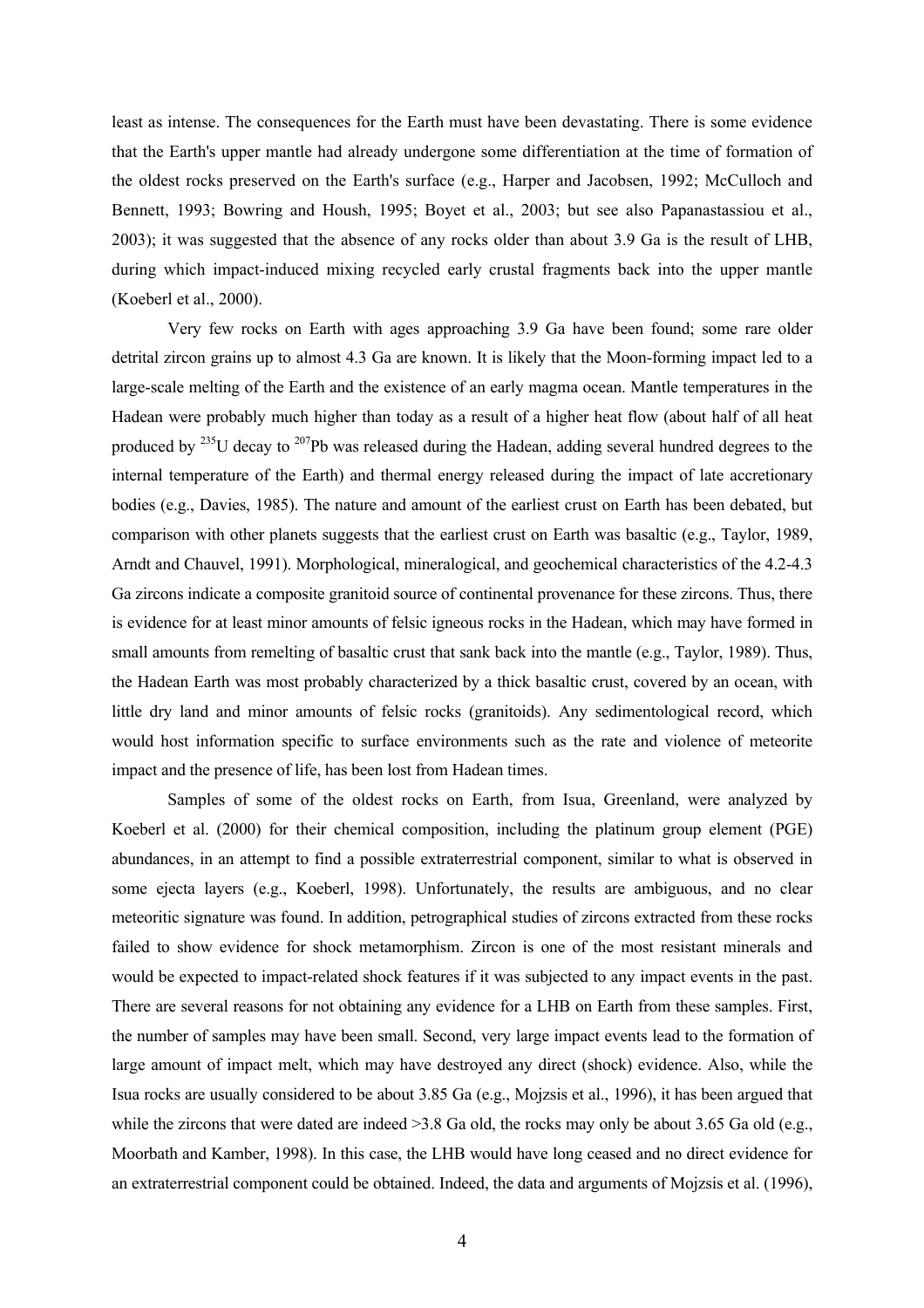who used carbon isotopic compositions of graphite in apatites from these Isua rocks to suggest that life could have evolved as early as 3.85 Ga, have been shown to be erroneous (e.g., van Zuilen et al., 2002; Fedo and Whitehouse, 2002). At any rate, the influence of impact events on early life must have been severe (e.g., Sleep et al., 1989; Zahnle and Sleep, 1997).

The only evidence for a LHB on the Earth is coming from recent tungsten (W) isotopic studies by Schoenberg et al. (2002), who found W anomalies in ca. 3.85 Ga metasedimentary rocks from Greenland, which at this time are difficult to explain by anything but an extraterrestrial component.

## **Origin of the Late Heavy Bombardment**

Thus, while there is only limited evidence for a LHB on the Earth, the evidence from the Moon, which preserves the early impact history of the solar system so much better than the Earth, is convincing. Ryder (2002) showed that, if the masses of the impactors that formed the large basins at  $3.8 - 3.9$  Ga were part of a tail of a declining impact flux, as early as 4.1 Ga this flux would have reached masses equivalent to the mass of the moon. Thus, it is impossible to simple extrapolate the impact flux derived from the basin-forming impactors back in time. In turn, this provides further evidence for the existence of a spike in the impact flux (i.e., a LHB). Further evidence for a LHB has been found from Mars.

Therefore, it seems quite likely that a LHB really did happen in the inner solar. This brings on the question regarding the source of the impactors. It needs to be emphasized that the spike in the impact flux in the inner solar system could have been relatively steep, i.e., it could be that the time window was less than 100 Myr, because the current limits of our knowledge of the lunar impact ages are given by the precision of the geochronologic methods. The spike could have had a halflife of only 20 or 30 Myr. In addition, a supply of fairly large bodies is necessary. The impactors that formed the large lunar basins had to be several tens of kilometers in size (maybe up to 50 km diameter), and there must have been many of them. This makes a short-time disturbance of the asteroid belt a rather unlikely source. Recent studies in celestial mechanics led to the proposal of a possible mechanism that could plausibly supply a short-time spike in an otherwise steady or decreasing background flux of impactors (*Zappalà et al.,* 1998); however, such sources need to be quantified. An investigation by Morbidelli et al. (2000) indicated that asteroids from the main belt are a rather unlikely source of impactors for the LHB because it is difficult to envision a mechanism that would deliver a short-time flux increase into the inner solar system.

Levinson et al. (2001) suggested that Uranus and Neptune did not form at the same time as the terrestrial planets and Jupiter and Saturn, but that their formation was delayed until about 3.9 Ga, and once these planets started accreting, which would have happened very rapidly (with 10 to 20 Myr), abundant planetesimals would be scattered throughout the solar system, and be responsible for the LHB. The possibility that Kuiper-Belt objects (KBOs) are somehow relevant for the LHB is an intriguing one. The mass flux into the inner solar system at the time of the LHB must have been significant. Values on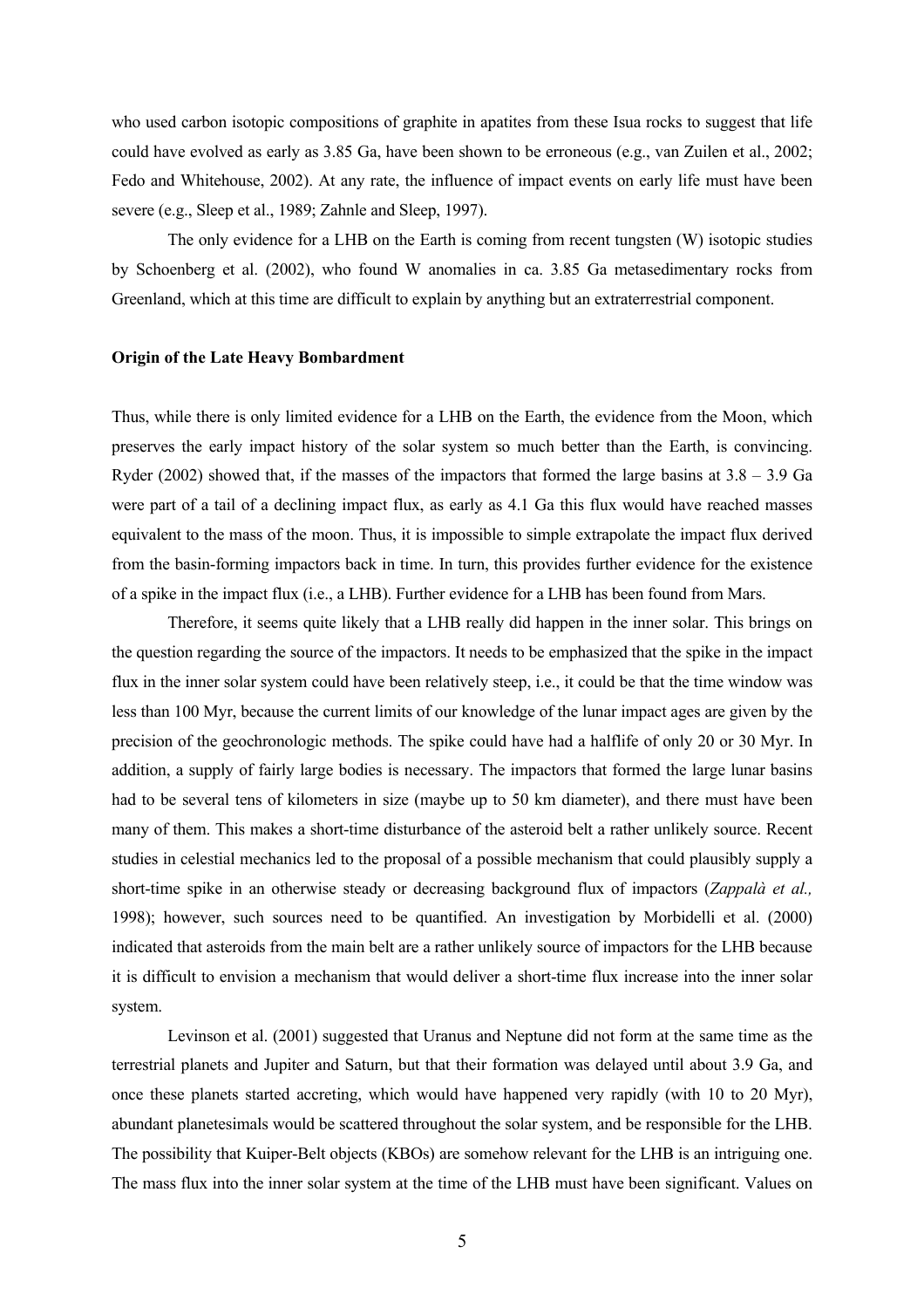ranging from about  $6x10^{21}$  to  $10^{23}$  g of material accreted each by the Moon, Mars, and Earth have been calculated (e.g., Ryder, 2001, 2002; Levinson et al., 2001). It can be assumed that only a fraction of the objects entering the inner solar system would be accreted by the planets and the Moon; thus, the total amount of matter injected into the inner solar system could amount to a sizeable fraction of the total mass of the asteroid belt. There is no conceivable mechanism to destabilize several percent of the mass of the asteroid belt. In contrast, the mass of objects in the paleo-Kuiper Belt was several orders of magnitude larger than the mess of the asteroid belt. Destabilization of these objects would provide a much more plausible source of projectiles for the LHB.

According to Gomez (2003), Uranus and Neptune formed much closer to the sun than where they are now. Most planetesimals would be swept up by these protoplanets, which were slowly migrating outwards. It is at least qualitatively conceivable (A. Morbidelli, pers. comm., 2003) that within a few hundred million years after formation of Neptune it had slowly migrated into a planetesimal-rich zone, whereupon it started to accrete more mass and rapidly migrated outwards towards 40 AU, in the process scattering KBOs all over the solar system, leading to the LHB in the inner solar system and to the accumulation of the "hot" KBOs in the outer solar system. Open questions include the currently not well known timescale for the formation of Neptune (and Uranus), and if it is possible to distinguish from the remnants of the LHB on Earth and the Moon if the projectiles were of closer in composition to asteroids or to KBOs (which includes the problem how well known is the composition of KBOs – the proportion of rock to ice (+organics) could be 1:1, but the composition of the rocky part is not well known either, although it is assumed to be close to primitive solar matter). In summary, if we accept the evidence for a LHB (which in my opinion is fairly strong), then a source for the projectiles is necessary, and inner solar system sources appear not massive enough or are implausible for dynamical reasons. Qualitatively the KBOs could be a source, but the exact timescales and the dynamic conditions still need to be explored.

**Acknowledgments**: I would like to acknowledge my late colleague and friend Graham Ryder (1949- 2002) for many interesting discussions and ideas over the years. I thank A. Morbidelli for motivating discussion during the Antofagasta workshop. This work is supported by the Austrian Science Foundation, grant Y58-GEO.

#### **References**

Arndt N., and Chauvel C. (1991) Crust of the Hadean Earth. *Bull. geol. Soc. Denmark* 39, 145-151.

Baldwin R.B. (1974) Was there a "Terminal Lunar Cataclysm" 3.9-4.0x10<sup>9</sup> years ago? *Icarus* 23, 157-166.

Bowring S.A., and Housh, T. (1995) The Earth's early evolution. *Science* 269, 1535-1540.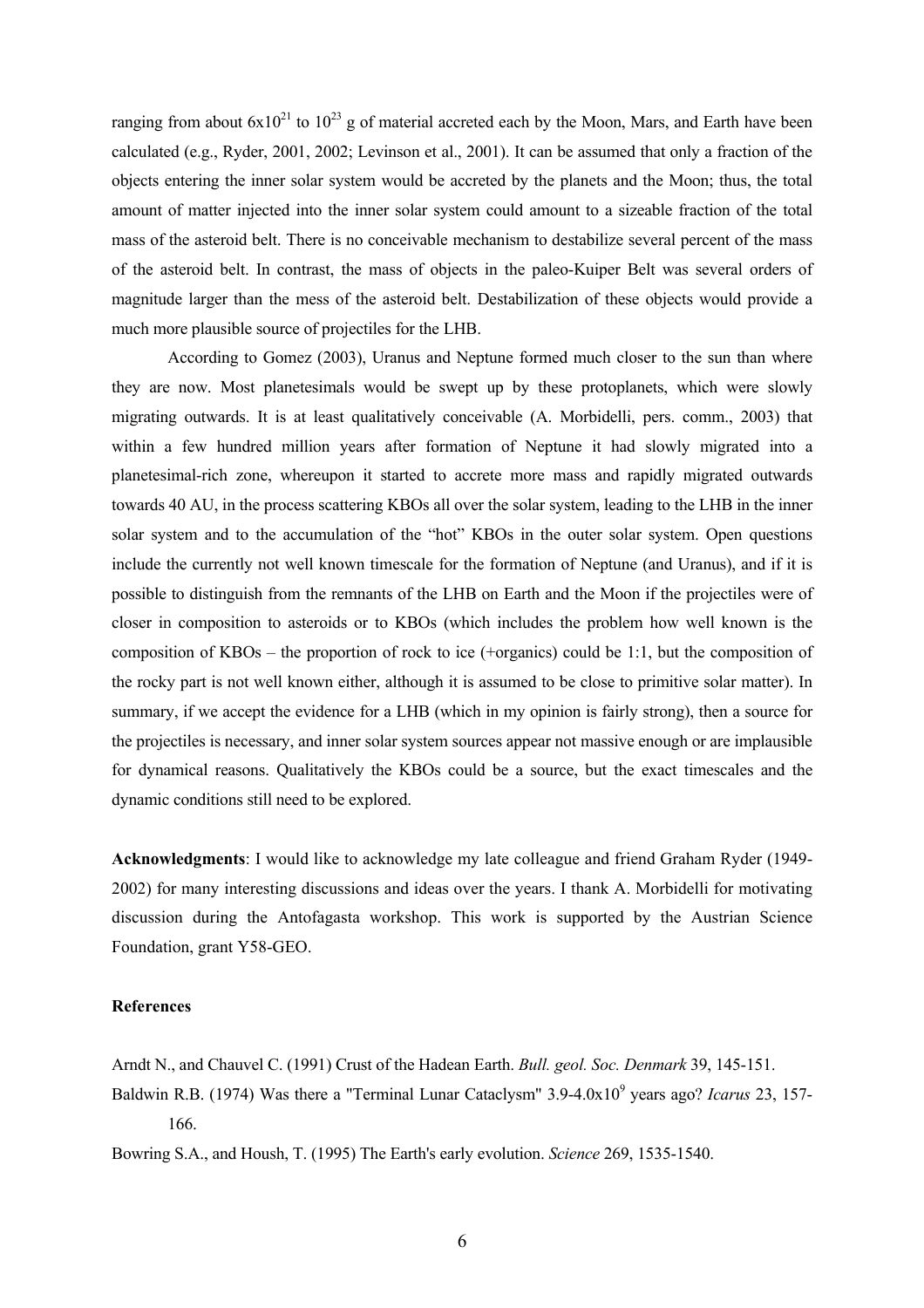- Boyet M., Rosing M., Blichert-Toft J., Storey M., and Albarede F. (2003) <sup>142</sup>Nd evidence for early earth differentiation [abs.]. *Lunar Planet. Sci.* 34, abs. #1945 (CD-ROM).
- Canup R., and Righter, K., eds. (2000) Origin of the Earth and Moon. Tucson, University of Arizona Press.
- Cohen B.A., Swindle T.D. and Kring D.A. (2000) Support for the lunar cataclysm hypothesis from lunar meteorite melt ages. Science 290, 1754-1756.
- Davies G.F. (1985) Heat deposition and retention in a sold planet growing by impacts. *Icarus* 63, 45-68.
- Deutsch A. and Schärer U. (1994) Dating terrestrial impact events. *Meteoritics* 29, 301-322.
- Fedo, C.M, and Whitehouse, M.J. (2002) Metasomatic origin of quartz-pyroxene rock, Akilia, Greenland, and implications for the Earth's earliest life. Science 296, 1458-1462.
- Gomez R. (2003) Presentation at KBO Workshop, Antofagasta, Chile, March 2003.
- Harper C.L., and Jacobsen S.B. (1992) Evidence from coupled <sup>147</sup>Sm-<sup>143</sup>Nd and <sup>146</sup>Sm-<sup>142</sup>Nd systematics for very early (4.5-Gyr) differentiation of the Earth's mantle. *Nature* 360, 728-732.
- Hartmann W.K. (1975) Lunar "cataclysm": A misconception? *Icarus* 24, 181-187.
- Hartmann W.K., Ryder G., Dones L., and Grinspoon D. H. (2000) The time-dependent intense bombardment of the primordial Earth-Moon system. In: Origin of the Earth and Moon (Eds. R. Canup and K. Righter), University of Arizona Press, p. 493-512.
- Koeberl C. (1998) Identification of meteoritical components in impactites. In: *Meteorites: Flux with Time and Impact Effects* (Grady, M.M., Hutchison, R., McCall, G.J.H., and Rothery, D.A., eds.), Geological Society of London, Special Publication **140**, pp. 133-152.
- Koeberl, C., Reimold, W.U., McDonald, I., and Rosing, M. (2000) Search for petrographical and geochemical evidence for the late heavy bombardment on Earth in Early Archean rocks from Isua, Greenland. In: Impacts and the Early Earth (Eds. I. Gilmour and C. Koeberl), Lecture Notes in Earth Sciences 91, Springer Verlag, Heidelberg, p. 73-97.
- Kring D.A., and Cohen B.A. (2002) Cataclysmic bombardment throughout the inner solar system 3.9- 4.0 Ga. *Journal of Geophysical Research* 107(2), 4-1 – 4-5.
- Levinson H.F., Dones L., Chapman C.R., Stern S.A., Duncan M.J., and Zahnle K. (2001) Could the lunar "Late Heavy Bombardment" have been triggered by the formation of Uranus and Neptune? Icarus 151, 286-306.
- McCulloch M.T., and Bennett V.C. (1993) Evolution of the early Earth: Constraints from <sup>143</sup>Nd-<sup>142</sup>Nd isotopic systematics. *Lithos* 30, 237-255.
- Moorbath S., and Kamber B.S. (1998) A reassessment of the timing of early Archaean crustal evolution in West Greenland. *Geology of Greenland Survey Bulletin* 180, 88-93.
- Morbidelli A., Petit J-M., Gladman B., and Chambers. J. (2001) A plausible cause of the late heavy bombardment. Meteoritics and Planetary Science 36, 371-380.
- Mojzsis S.J., Arrhenius G., McKeegan K.D., Harrison T.M., Nutman A.P., and Friend C.R.L. (1996) Evidence for life on Earth before 3,800 million years ago. *Nature* 385, 55-59.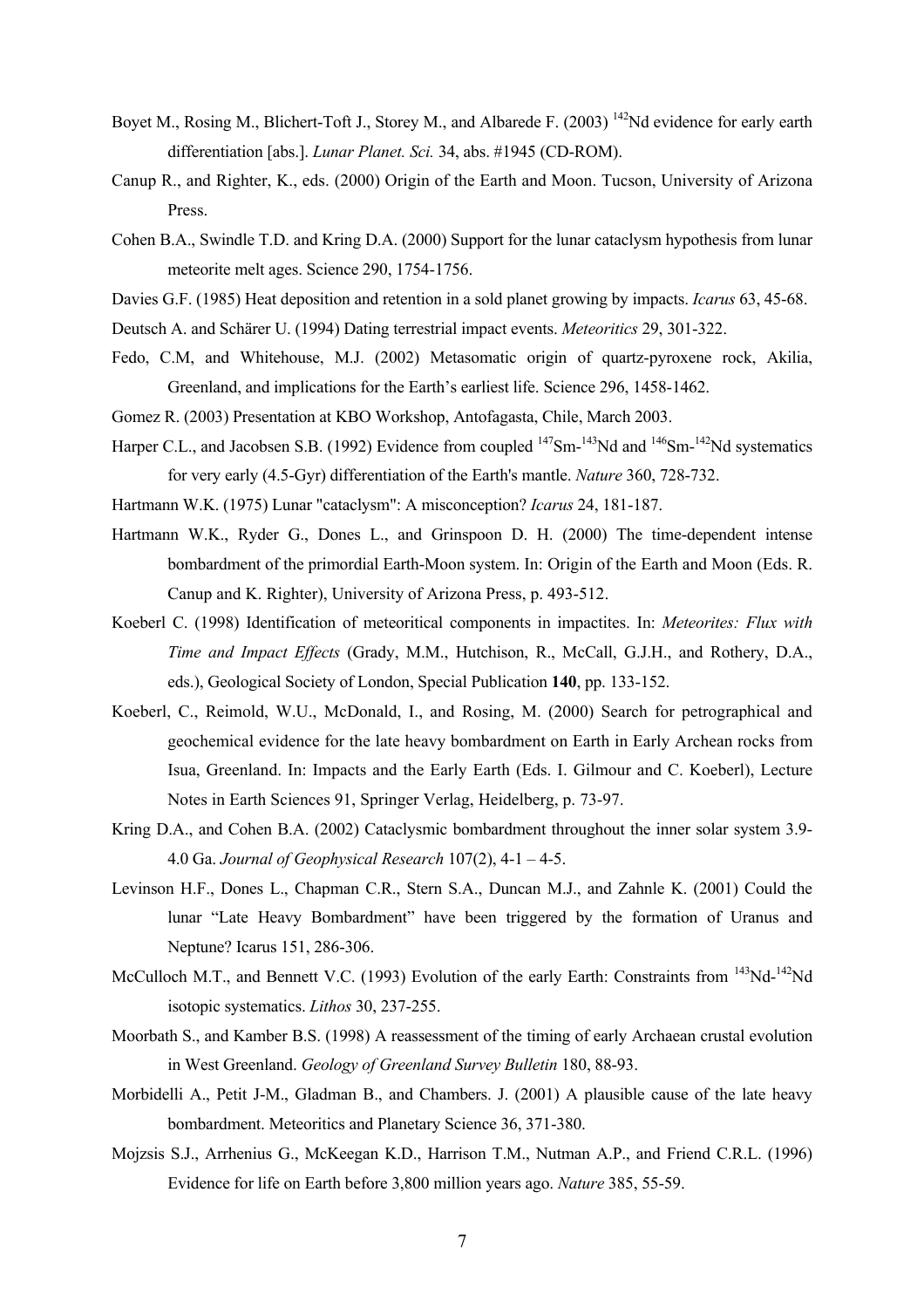- Ryder G. (1990) Lunar samples, lunar accretion, and the early bombardment history of the Moon. *EOS Trans. Am. Geophys. Un.* 71, 313-323.
- Ryder G. (1994) Coincidence in time of the Imbrium basin impact and Apollo 15 volcanic flows: The case for impact-induced melting. In *Large Meteorite Impacts and Planetary Evolution* (B.O. Dressler, R.A.F. Grieve, and V.L. Sharpton, eds.). Geol. Soc. Am. Spec. Paper 293, 11-18.
- Ryder G. (2001) Mass flux during the ancient lunar bombardment: The cataclysm [abs.]. Lunar Planet. Sci. 32, abs. No. 1326 (CD-ROM).
- Ryder G. (2002) Mass flux in the ancient Earth-Moon system and benign implications for the origin of life on Earth. J. Geophys. Res. 107, doi 10.1029/2001JE001583, pp. 6-1 – 6-14.
- Ryder, G., Koeberl, C., and Mojzsis, S.J. (2000) Heavy bombardment on the Earth  $\sim$ 3.85 Ga: The search for petrographic and geochemical evidence. In: Origin of the Earth and Moon (Eds. R. Canup and K. Righter), University of Arizona Press, p. 475-492.
- Schoenberg R., Kamber B.S., Kollerson K.D. and Moorbath S. (2002) Tungsten isotope evidence from  $\sim$ 3.8-Gyr metamorphosed sediments for early meteorite bombardment of the earth. Nature 418, 403-405.
- Sleep N.H., Zahnle K.J., Kasting J.F., and Morowitz H.J. (1989) Annihilation of ecosystems by large asteroid impacts on the early Earth. *Nature* 342, 139-142.

Taylor S.R. (1989) Growth of planetary crusts. *Tectonophysics* 161, 147-156.

- Tera F., Papanastassiou D.A., Wasserburg G.J. (1974) Isotopic evidence for a terminal lunar cataclysm. *Earth Planet. Sci. Lett.* 22, 1-21.
- van Zuilen, M.A., Lepland A., and Arrhenius G. (2002) Reassessing the evidence for the earliest traces of life. Nature 418, 627-630.
- Wilhelms D.E. (1987) The geologic history of the Moon. *U.S. Geol. Surv. Prof. Pap.* 1348, 302 pp.
- Zahnle K.J. and Sleep N.H. (1997) Impacts and the early evolution of life, In *Comets and the origin and evolution of life* (Thomas P.J., Chyba C.F., and McKay C.P., eds.), pp. 175-208. Springer-Verlag, New York.
- Zappalà V., Cellino A., Gladman B.J., Manley S., and Migliorini F. (1998) Asteroid showers on Earth after family breakup events. *Icarus* 134, 176-179.